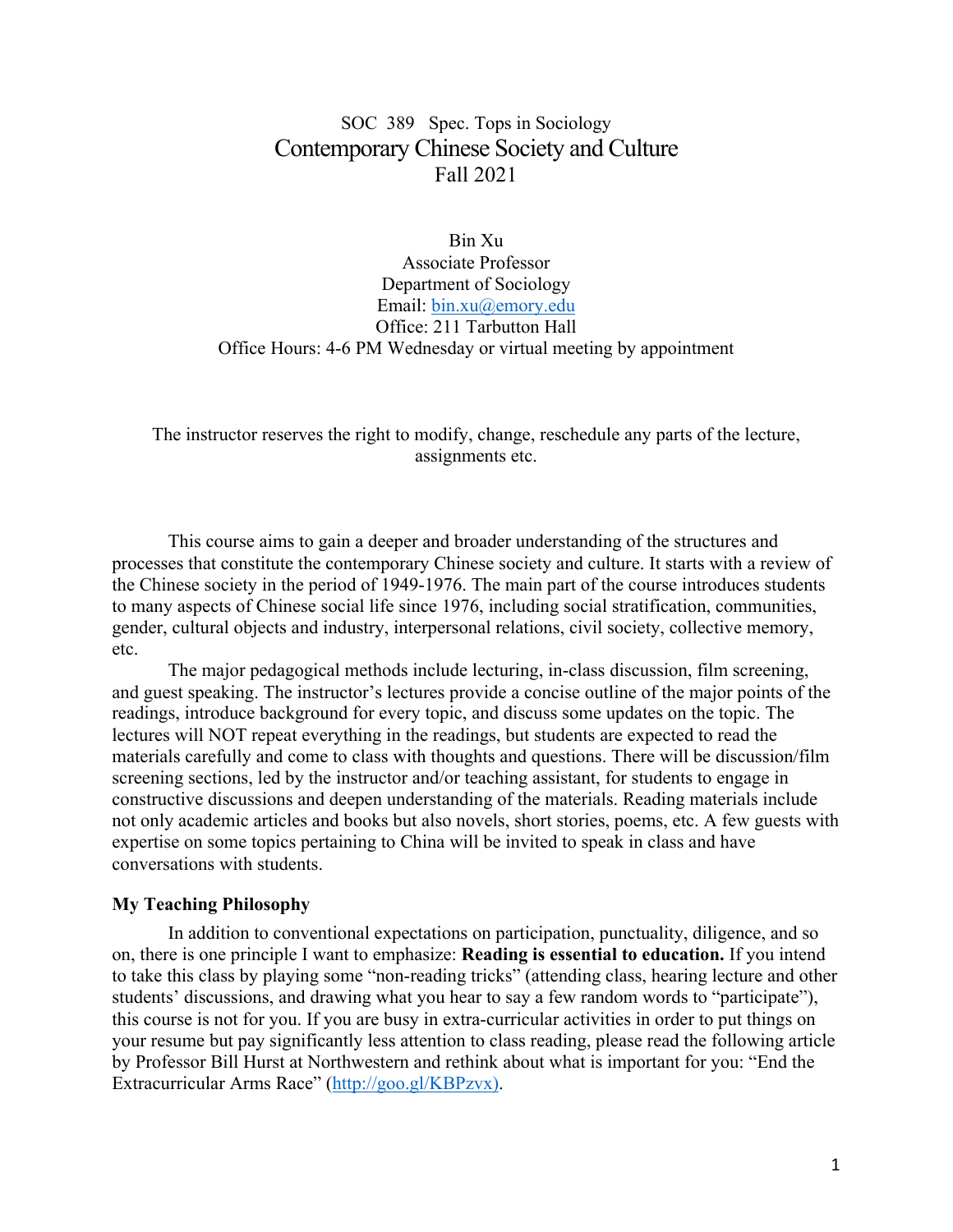### **Textbook and Readings**

Jacka, Tamara, Andrew B. Kipnis, and Sally Sargeson. 2013. *Contemporary China: society and social change*. Cambridge University Press (**Textbook**, hereafter). This book can be downloaded from Emory's library (search on the front page to get access to the e-book). *Journal articles* MUST BE downloaded from the library's website.

*Other readings* (scanned book chapters) will be distributed via Canvas.

# **Requirements**

### *Attendance*

Attendance is required. The instructor/TA will take attendance in the beginning/end of each class. Students who participate in University-sanctioned events, or have illness, or have emergency must inform the instructor in advance with appropriate verification documents. Total points for attendance are 10. They also must make up any work they missed. Students who miss two (2) classes without reasons will only get 5 (out of 10) for attendance credit. Students who miss four (4) classes will not get any attendance credit.

# *5 Response Pieces for Discussion*

Prior to each discussion section, please post your response piece to Canvas. Each piece should be at least two paragraphs long (approximately 400 words) outlining the most interesting things you find in the readings, explaining why you are interested, and raising questions that you think are worth discussing in class. All pieces should be posted by **6pm on the day prior to class**. Each response essay is worth 2 points. **Late submission -1.**

# *5 Quizzes*

There will be **five (5) in-class, open-book** quizzes based on readings. Each quiz is worth 5 points.

# *Midterm*

There will be a **take-home** midterm, which consists of two long essay questions.

# *Final Paper*

You are expected to write a final paper which addresses one of the topics about contemporary Chinese society and culture. The topic should be more specific than the chapter topics in the textbook. For example, "China's education" is not proper (think about whether you can finish writing a paper with this title in three weeks or just imagine how many books have been written on this topic). A paper on "education of migrant workers' children" will be great.

The paper is expected to be something like a "literature review." This means that you do NOT do original research but summarize and review what scholars and intellectuals already know about the topic. What is their consensus on the topic? What are their debates? What are the major approaches? What are the policy implications of their findings? What is your opinion on their ideas? What research should be done in the future?

Some guidelines can be found in the following link:

http://writing.wisc.edu/Handbook/ReviewofLiterature.html

Another way to understand the genre of this paper is to imagine you are a journalist sent by the *New York Times* or *The New Yorker* to China. You find a recent social phenomenon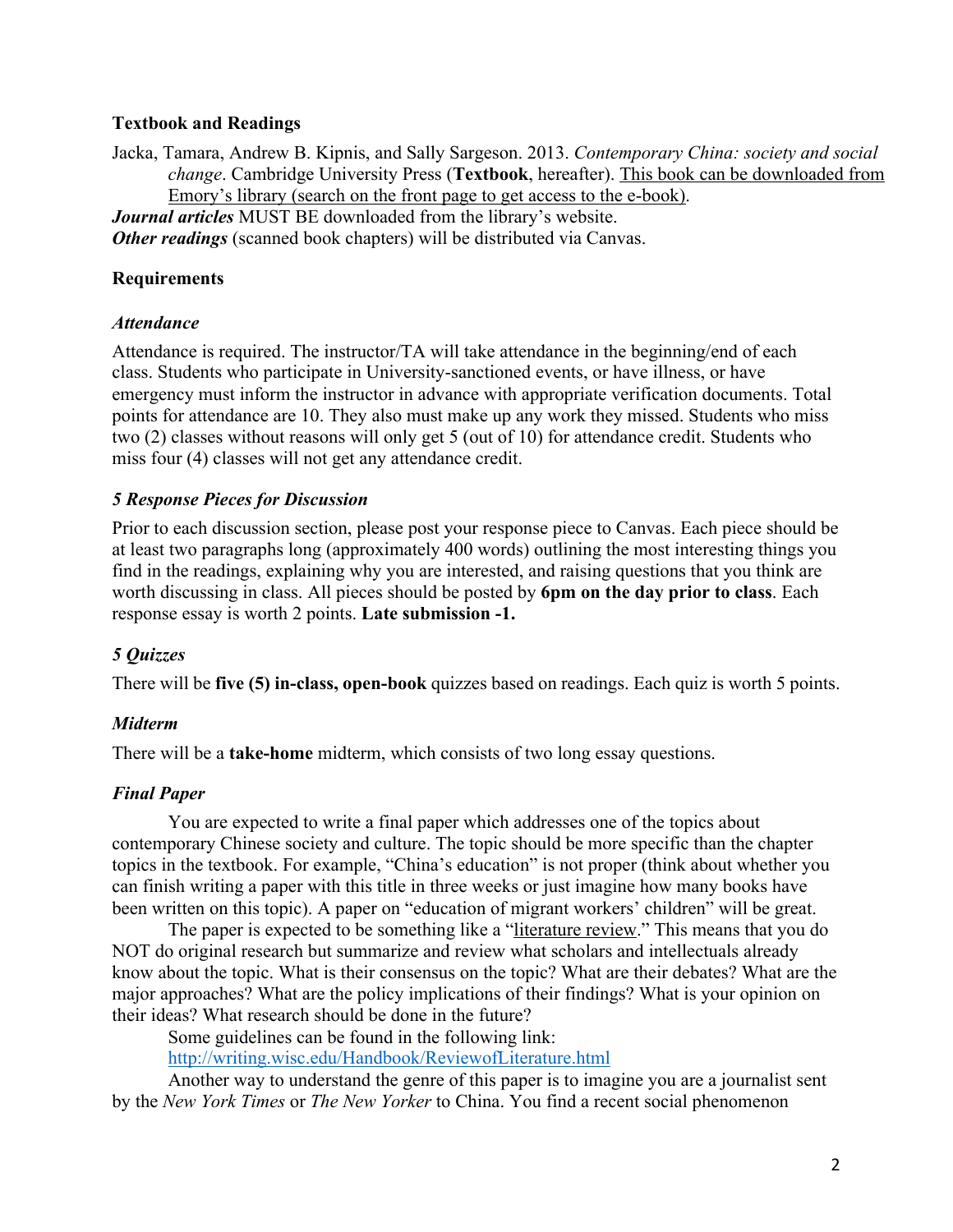particularly important and shocking—for example, the higher suicide rate among migrant workers' children who go to schools in their host cities—and decide to write an in-depth article or a long investigative report on it. **Before** writing about this particular topic, you feel you need to do a systematic survey on what scholars have said about the migrant workers' children's schools. With this survey, you can identify possible causes of the suicide rate, find things to investigate, contact the right scholars to interview with, and know where to go to. The final paper is something similar to this survey (not the report). So, this genre has some practical uses for your summer intern jobs in the media, think tanks, and so on and possible future career.

#### **Working Process of the Final Paper (Total 35%)**

- 1) Initial topic and research question: Students come up with an interested topic and a research question (5%).
- 2) Discussion and feedback: In-class discussion of the topic and receive feedback from the instructor and fellow students.
- 3) Bibliography (5%): Draw a bibliography with major works on the topic.
- 4) Individual consultation: On a voluntary basis, students sign up with the instructor to discuss their specific concerns about the paper.
- 5) Final research paper (25%): final paper is due by the end of the term.

#### **Requirements about the paper:**

- 1. The length should be **at least 10 double-spaced pages**.
- 2. Please follow **Chicago Style (author-date) or any other formal style (MLA, e.g.) but please indicate:** (author-date version, http://www.chicagomanualofstyle.org/tools\_citationguide.html). You are encouraged to use any bibliographical software.
- 3. The deadline of the final paper: **December 14, 2021**
- 4. Grading criteria (raw score 25):
- 1) 23: paper that earns a 23 (A) is truly exceptional. It is grammatically flawless; there are no spelling errors. There is a thesis paragraph that provides a road map for the rest of the paper, which ends with a meaningful conclusion. Statements are supported by evidence, which is judiciously assembled to make a case. The writing is clear and concise; the analysis is sophisticated and thoughtful. The argument is logically developed and well organized. Complexities are recognized and addressed. Supporting sources are smoothly integrated into the body of the text. There is mature sentence variety and paragraph development.
- 2) 20: papers represent strong, solid work. They are well organized, comprehensive, and clear, with few grammatical errors. Complexities are recognized; supporting evidence is provided. Supporting work is incorporated, but not always paraphrased. There may be an over-reliance on quotes and secondary resources. There is adequate sentence variety and paragraph development.
- 3) 15-18 papers meet the minimum requirements, low Cs barely do. They are often poorly organized, which prevents a clear argument. They can fail to acknowledge more than one approach and do not harness all the available evidence. They have many grammatical and spelling errors and provide only passing reference to supporting work. They are weakened by a lack of clear purpose, thesis or conclusion. There are organizational and argumentative weaknesses.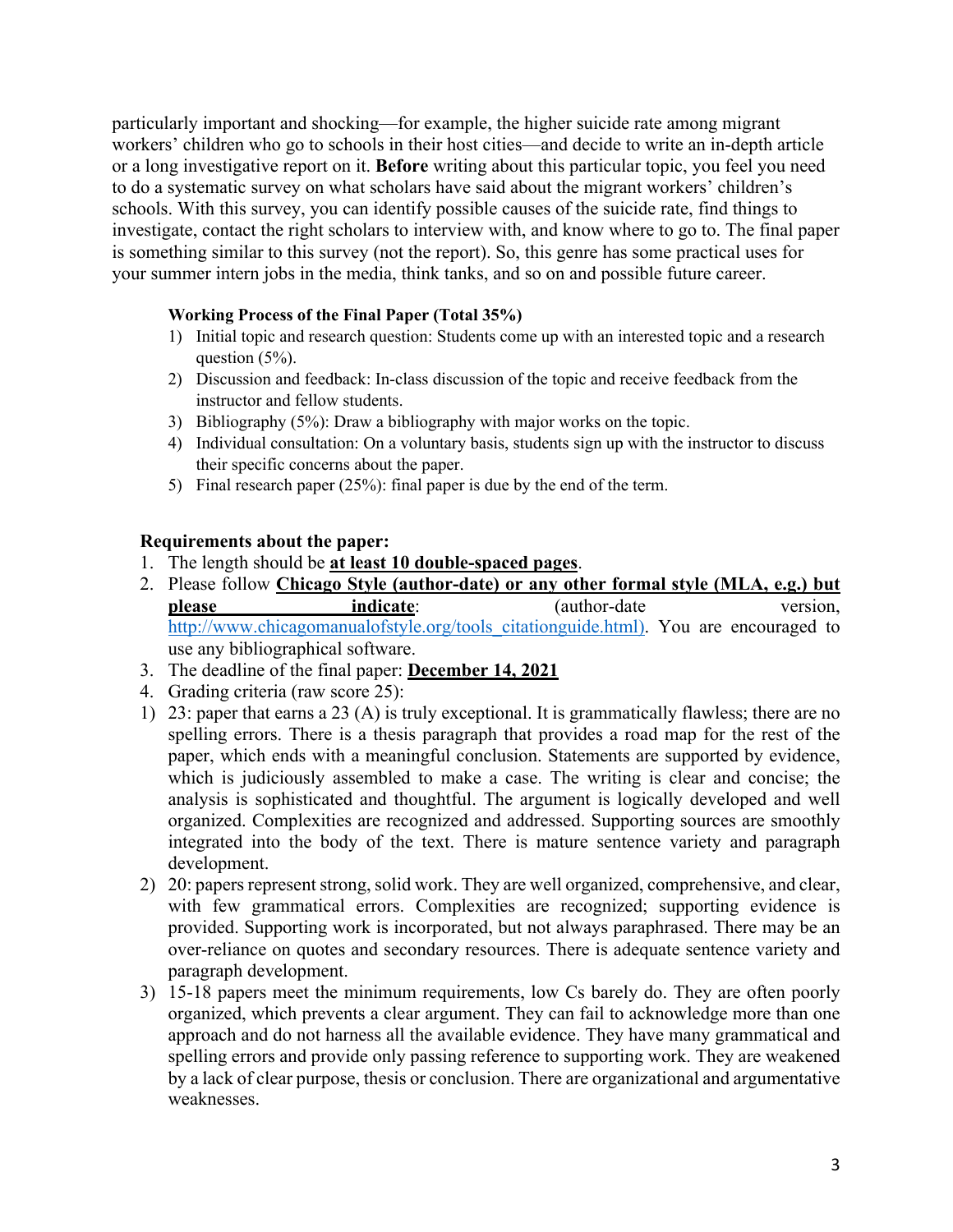- 4) Less than 15 papers fail to make an argument, or do so in such a confusing, disorganized way that the meaning is lost on the readers. They are replete with errors. The arguments provided are often contradictory. There is usually only superficial discussion of the issues.
- 5) Not following the **Chicago Style or other styles you indicate**: -1
- 6) Not proofread: a significant number of grammatical and spelling errors: -1

### *Academic Integrity*

**Students who are admitted to Emory College of Arts and Sciences agree to abide by the provisions of the Honor Code**: http://catalog.college.emory.edu/academic/policiesregulations/honor-code.html

### *Access and Disabilities*

If you have a documented disability and have anticipated barriers related to the format or requirements of this course, or presume having a disability (e.g. mental health, attention, learning, vision, hearing, physical or systemic), and are in need of accommodations for this semester, we encourage you to contact the Office of Access, Disability Services, and Resources (ADSR) to learn more about the registration process and steps for requesting accommodations. If you are a student that is currently registered with ADSR and have not received a copy of your accommodation notification letter within the first week of class, please notify ADSR immediately. Students who have accommodations in place are encouraged to coordinate sometime with your professor, during the first week of the semester, to communicate your specific needs for the course as it relates to your approved accommodations. All discussions with ADSR and faculty concerning the nature of your disability remain confidential. For additional information regarding ADSR, please visit the website: equity.emory.edu/access.

# *Peer Tutoring Writing Support*

Tutors in the Emory Writing Center and the ESL Program are available to support Emory College students as they work on any type of writing assignment, at any stage of the composing process. Tutors can assist with a range of projects, from traditional papers and presentations to websites and other multimedia projects. Writing Center and ESL tutors take a similar approach as they work with students on concerns including idea development, structure, use of sources, grammar, and word choice. They do not proofread for students. Instead, they discuss strategies and resources students can use as they write, revise, and edit their own work. Students who are currently enrolled in an ESL-supported section of English 101, English 123, or English 221 or who plan to take one of those courses next semester should see ESL tutors, as they are specifically trained to support students in ESL Program courses. To learn more about ESL tutoring or to make an appointment, go to tinyurl.com/eslemory. All other students in the college should see Writing Center tutors who are trained to work with this broader population. Learn more and make an appointment at writingcenter.emory.edu. Please review tutoring policies before your visit.

#### *Grades*

| <b>Requirements</b> | <b>Grades</b> |
|---------------------|---------------|
| Attendance          |               |
| Response Essays     | $10(2$ each)  |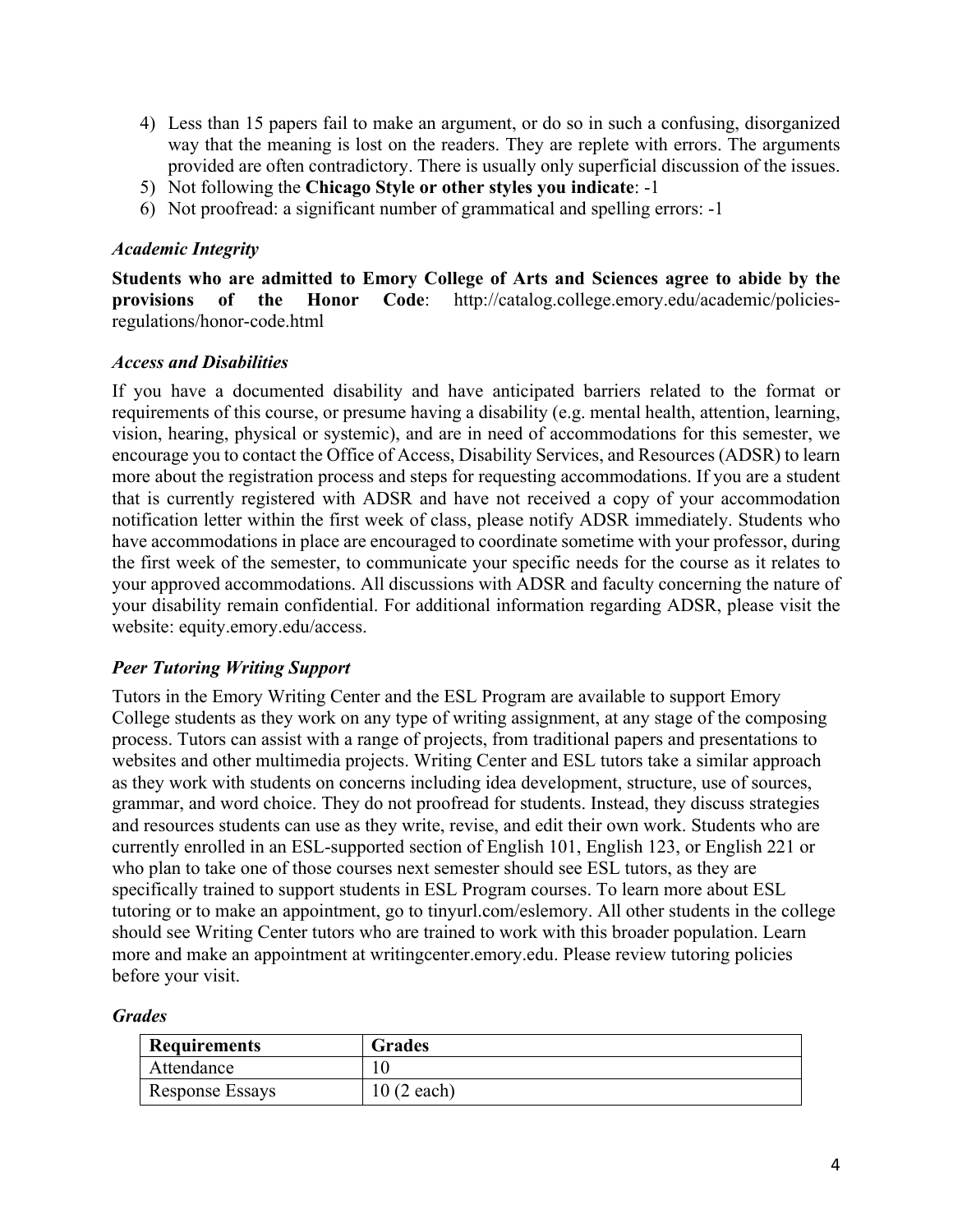| Quizzes            | $25(5 \text{ each})$     |
|--------------------|--------------------------|
| Midterm            | 20                       |
| <b>Final Paper</b> | 35 (including processes) |
| Total              | 100                      |

# **Reading and Class Schedule**

# **Reading and Class Schedule**

| $\#$           | Date   | Topic                                                                | Reading                                                                                                                                                                                                                                                                                                              | Activities                                                                                                       |
|----------------|--------|----------------------------------------------------------------------|----------------------------------------------------------------------------------------------------------------------------------------------------------------------------------------------------------------------------------------------------------------------------------------------------------------------|------------------------------------------------------------------------------------------------------------------|
| $\overline{1}$ | Aug 25 | Introduction                                                         | No                                                                                                                                                                                                                                                                                                                   |                                                                                                                  |
| $\overline{2}$ | Aug 30 | <b>Historical Overview</b><br>1949-1966                              | Yu Hua. To Live (a novel) (excerpts)                                                                                                                                                                                                                                                                                 |                                                                                                                  |
| $\mathfrak{Z}$ | Sep 1  | The Cultural<br>Revolution I:                                        | Richard Kraus. The Cultural<br>Revolution: A Very Short<br>Introduction. (Chapters 1& 2)                                                                                                                                                                                                                             | Documentary showing and discussion. China:<br>A Century of Revolution                                            |
| $\overline{4}$ | Sep 8  | The Cultural<br>Revolution II: the<br>Red Guards                     | Born Red (a memoir by Gao Yuan)<br>(Online access, Emory Library<br>website)<br>Skip the following chapters:<br>The thirty-six stratagem<br>Hidden Messages<br>Ox Ghosts and Snake Spirits<br>Going to See the Great helmsman<br>Uncommon Laughter<br>Class Brothers Take Revenge<br>The Radiance of the Setting Sun | Response #1 (on Born Red) due 6pm the day<br>before class<br>Documentary showing and discussion:<br>Morning Sun. |
| 5              | Sep 13 | The send-down<br>program and the<br>memory                           | Bin Xu. Chairman Mao's Children.<br>Introduction. Chapters 1 & 2.                                                                                                                                                                                                                                                    |                                                                                                                  |
| 6              | Sep 15 | The 1989 Tiananmen<br>movement                                       | Wassertrom & Cunningham. pp.75-96<br>Beijing Mayor Chen Xitong's report<br>on the Tiananmen incident                                                                                                                                                                                                                 | Documentary and Discussion: The Tank Man                                                                         |
| $\tau$         | Sep 20 | Memory and silence<br>of Tiananmen                                   | Louisa Lim, The People's Republic of<br>Amnesia (Chapters 4 and 5, "Student"<br>and "Mother")                                                                                                                                                                                                                        | Response #2 (on The People's Republic of<br>Amnesia or Listening to Thunder) due 6pm the<br>day before class     |
| 8              | Sep 22 | Guanxi: Personal<br>connections                                      | Textbook Chapter 1<br>Mayfair Yang. Gifts, Favors, and<br><i>Banquets.</i> (Chapter 3)                                                                                                                                                                                                                               | Quiz 1                                                                                                           |
| 9              | Sep 27 | Rural China I                                                        | Textbook Chapter 3, Chapter 11                                                                                                                                                                                                                                                                                       |                                                                                                                  |
| 10             | Sep 29 | Rural China II                                                       | Rozelle and Hell. Invisible China.<br><b>Excerpts TBD</b>                                                                                                                                                                                                                                                            | Response #3 (on <i>Invisible China</i> ) due 6pm the<br>day before class                                         |
| 11             | Oct 4  | Working Class I:<br>factory workers &<br>Chinese economic<br>miracle | Ching Kwan Lee. Gender and South<br>China Miracle. Excerpts.                                                                                                                                                                                                                                                         |                                                                                                                  |
| 12             | Oct 6  | Working Class II:<br>service work and<br>gender                      | Textbook Chapter 5<br>Amy Hanser. Service Encounter.<br>(Introduction, Chapter 5)                                                                                                                                                                                                                                    |                                                                                                                  |
| 13             | Oct 13 | Working Class III:<br>New types of work                              | Lei, Ya-Wen. 2021. "Delivering<br>Solidarity: Platform Architecture and<br>Collective Contention in China's<br>Platform Economy." American<br>Sociological Review 86 (2):279-309.<br>Dong, Yige. 2020. "Spinners or<br>sitters? Regimes of social<br>reproduction and urban Chinese<br>workers' employment choices." | Ouiz 2<br><b>Midterm questions announced</b>                                                                     |